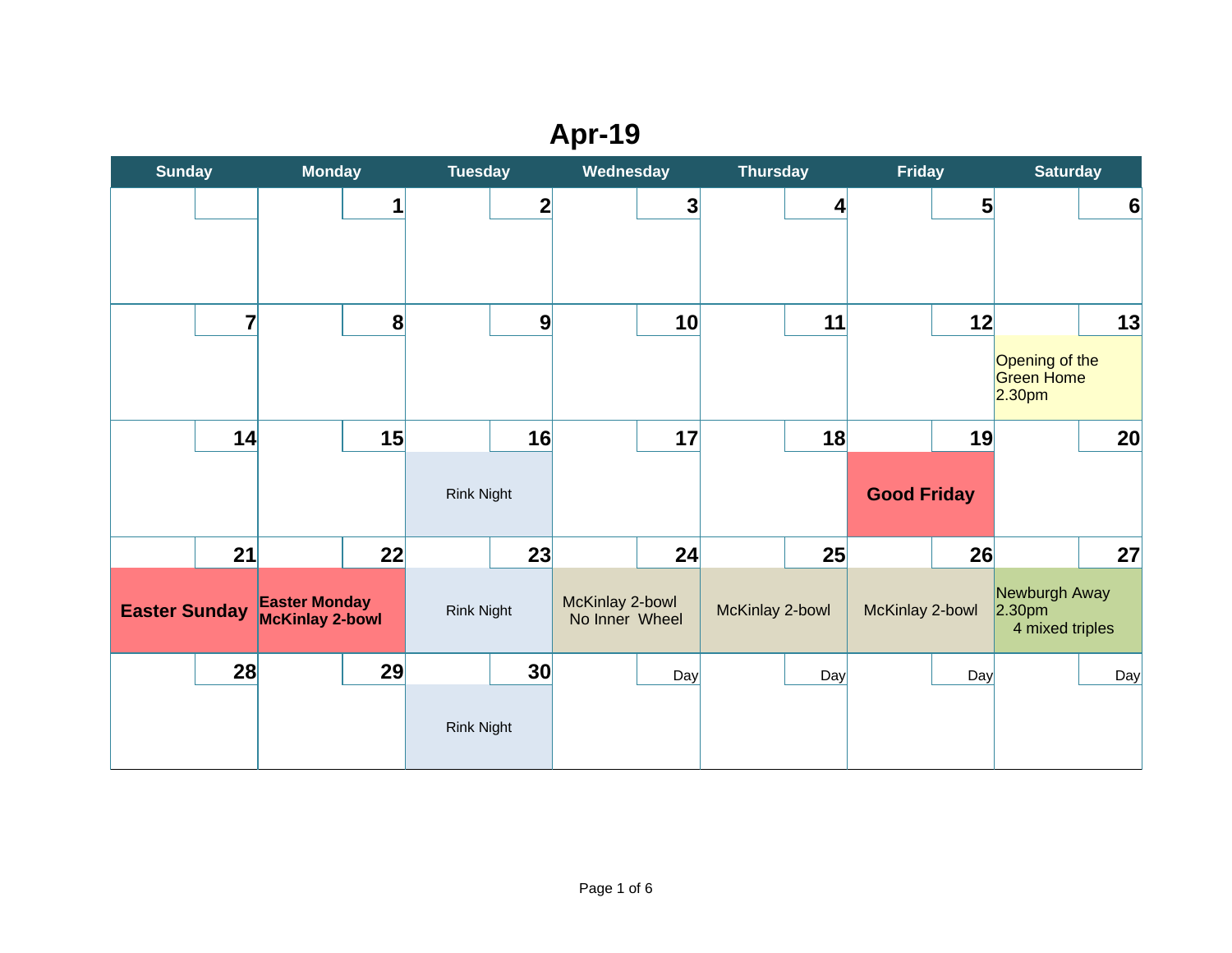### **May-19**

| <b>Sunday</b>                                                 |                | <b>Monday</b> |    | <b>Tuesday</b>    |                | Wednesday                                                  |              | <b>Thursday</b> |                | <b>Friday</b> |    | <b>Saturday</b>                                              |                          |
|---------------------------------------------------------------|----------------|---------------|----|-------------------|----------------|------------------------------------------------------------|--------------|-----------------|----------------|---------------|----|--------------------------------------------------------------|--------------------------|
|                                                               |                |               |    |                   |                |                                                            | $\mathbf{1}$ |                 | $\overline{2}$ |               | 3  |                                                              | $\vert \mathbf{A} \vert$ |
|                                                               |                |               |    |                   |                |                                                            |              |                 |                |               |    | <b>Falkirk Away</b><br>2.30 <sub>pm</sub><br>6 mixed triples |                          |
|                                                               | 5 <sup>1</sup> |               | 6  |                   | $\overline{7}$ |                                                            | $\bf{8}$     |                 | 9              |               | 10 |                                                              | 11                       |
|                                                               |                |               |    | <b>Rink Night</b> |                | P & P Ladies<br>2pm                                        |              |                 |                | Mens outing   |    | Mens outing                                                  |                          |
|                                                               | 12             |               | 13 |                   | 14             |                                                            | 15           |                 | 16             |               | 17 |                                                              | 18                       |
| Mens outing                                                   |                |               |    | <b>Rink Night</b> |                | <b>NPL v Blair Atholl</b><br>Home 7.00pm                   |              |                 |                |               |    |                                                              |                          |
|                                                               | 19             |               | 20 |                   | 21             |                                                            | 22           |                 | 23             |               | 24 |                                                              | 25                       |
|                                                               |                |               |    | <b>Rink Night</b> |                | P & P Ladies 2pm<br><b>NPL v Grandtully</b><br>Away 7.00pm |              |                 |                |               |    | Try Bowls Day<br>Home 2.00pm                                 |                          |
|                                                               | 26             |               | 27 |                   | 28             |                                                            | 29           |                 | 30             |               | 31 |                                                              |                          |
| <b>Bankfoot Home</b><br>2.30 <sub>pm</sub><br>5 mixed triples |                |               |    | <b>Rink Night</b> |                | P & P Ladies 2pm<br><b>NPL v Dunkeld</b><br>Away 7.00pm    |              | Inner Wheel     |                |               |    |                                                              |                          |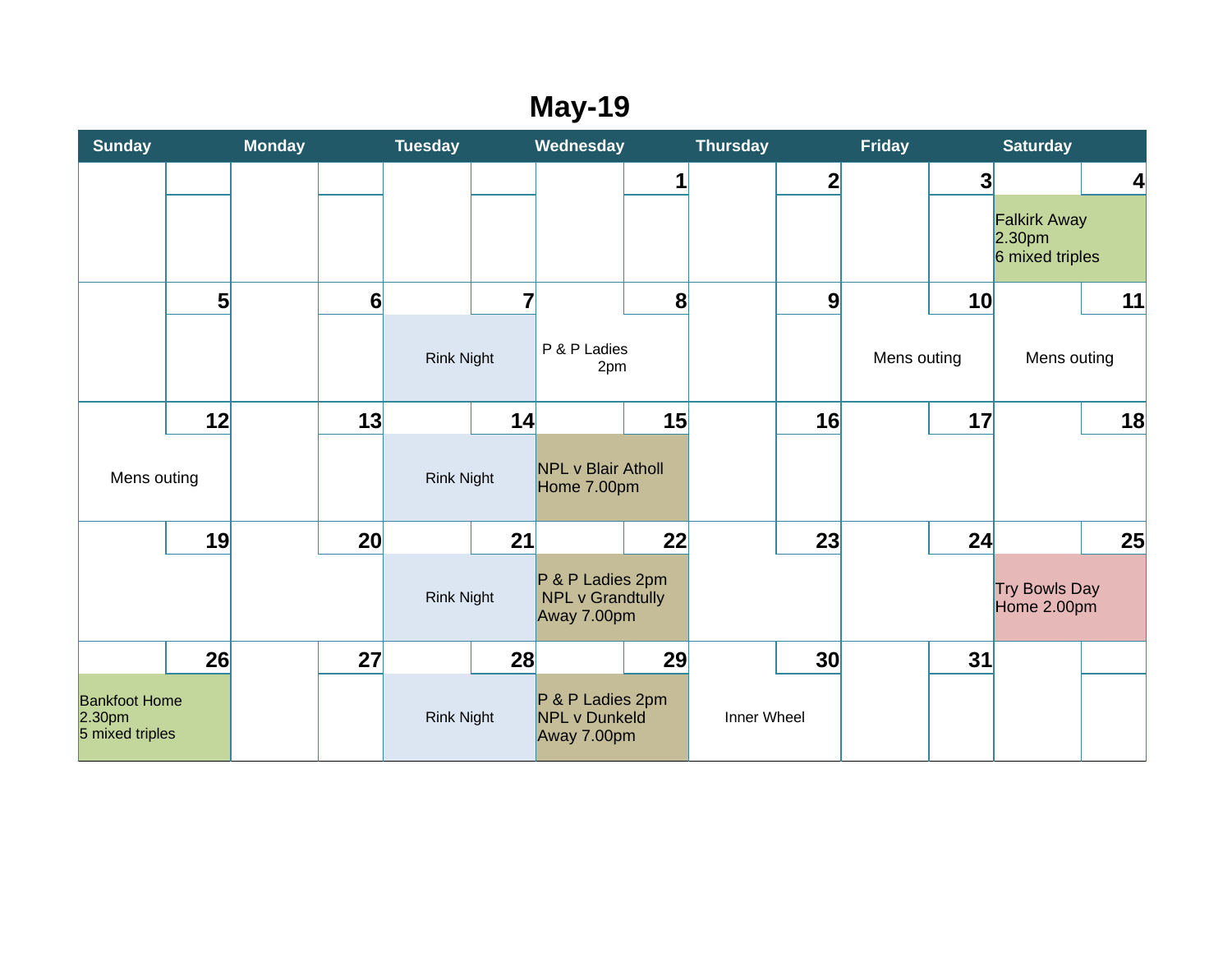#### **Jun-19**

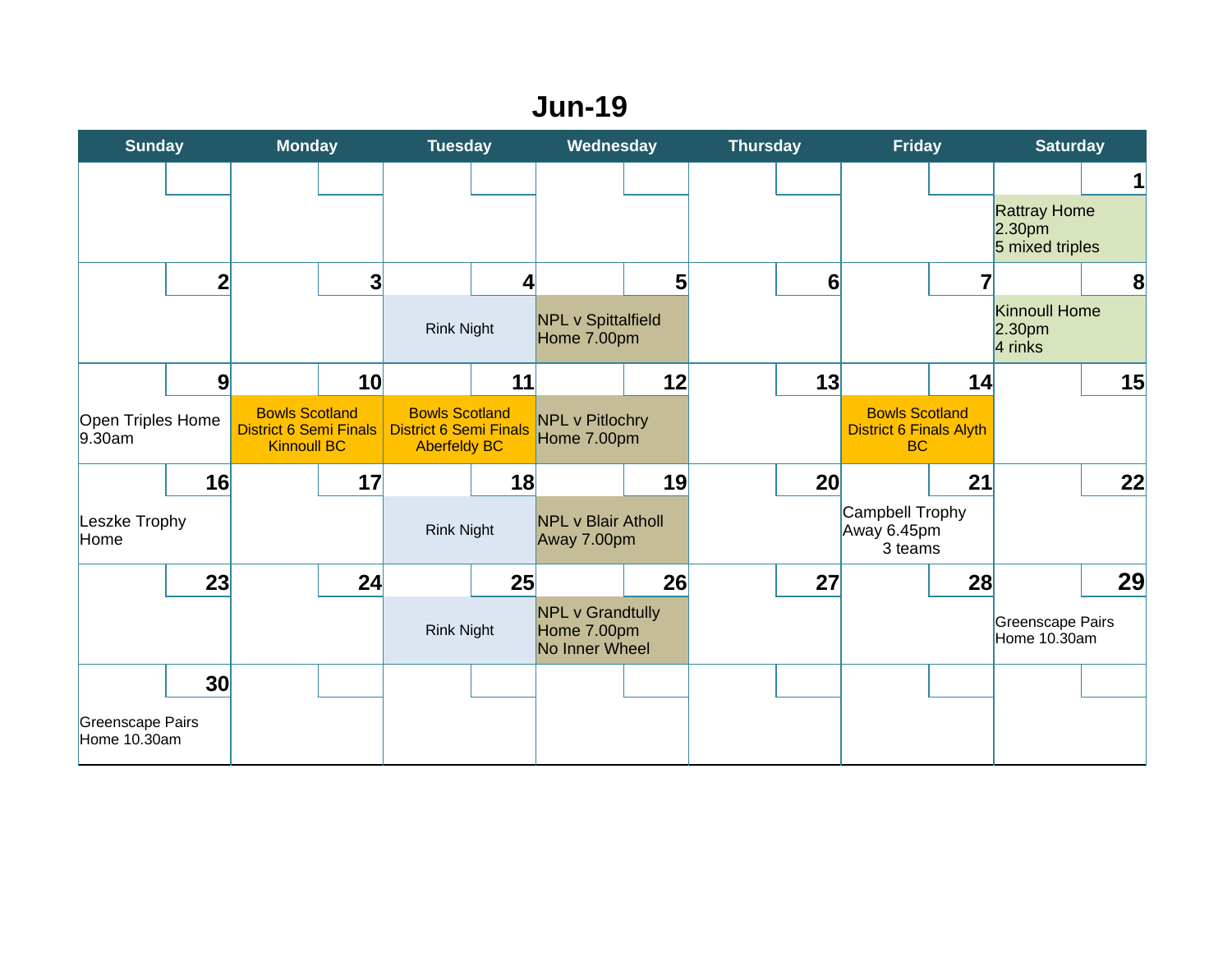### **Jul-19**

| <b>Sunday</b>                                                |    | <b>Monday</b>         |    | <b>Tuesday</b>                |                | Wednesday                                |                         | <b>Thursday</b>   |     | <b>Friday</b>                           |     | <b>Saturday</b>                                        |                 |
|--------------------------------------------------------------|----|-----------------------|----|-------------------------------|----------------|------------------------------------------|-------------------------|-------------------|-----|-----------------------------------------|-----|--------------------------------------------------------|-----------------|
|                                                              |    |                       | 1  |                               | $\overline{2}$ |                                          | $\overline{\mathbf{3}}$ |                   | 4   |                                         | 5   |                                                        | $6\phantom{1}6$ |
|                                                              |    |                       |    | <b>Rink Night</b>             |                | <b>NPL v Dunkeld</b><br>Home 7.00pm      |                         |                   |     |                                         |     | <b>NPBA</b><br><b>Australian Pairs</b><br>Home 10.00am |                 |
|                                                              | 7  |                       | 8  |                               | 9              |                                          | 10                      |                   | 11  |                                         | 12  |                                                        | 13              |
|                                                              |    | Top Ten               |    | <b>Rink Night</b>             |                | <b>NPL v Spittalfield</b><br>Away 7.00pm |                         | <b>PBA Semis</b>  |     | <b>PBA Semis</b>                        |     | Caravanners v Club<br>Home 14.00pm                     |                 |
|                                                              | 14 |                       | 15 |                               | 16             |                                          | 17                      |                   | 18  |                                         | 19  |                                                        | 20              |
| <b>Burrelton Away</b><br>2.00 <sub>pm</sub><br>3 Mixed Rinks |    | Club Pairs<br>Top Ten |    | <b>Rink Night</b>             |                | <b>NPL v Pitlochry</b><br>Away 7.00pm    |                         | <b>Club Pairs</b> |     | PBA Finals Dunning<br><b>Club Pairs</b> |     | <b>Ladies Day</b>                                      |                 |
|                                                              | 21 |                       | 22 |                               | 23             |                                          | 24                      |                   | 25  |                                         | 26  |                                                        | 27              |
| Dunkeld Home<br>2.00pm<br>4 mixed triples                    |    | Ayr Week              |    | <b>Rink Night</b><br>Ayr Week |                | Ayr Week                                 |                         | Ayr Week          |     | Ayr Week                                |     | Ayr Week                                               |                 |
|                                                              | 28 |                       | 29 |                               | 30             |                                          | 31                      |                   | Day |                                         | Day |                                                        | Day             |
|                                                              |    | <b>Barnett Trophy</b> |    | <b>Rink Night</b>             |                |                                          |                         |                   |     |                                         |     |                                                        |                 |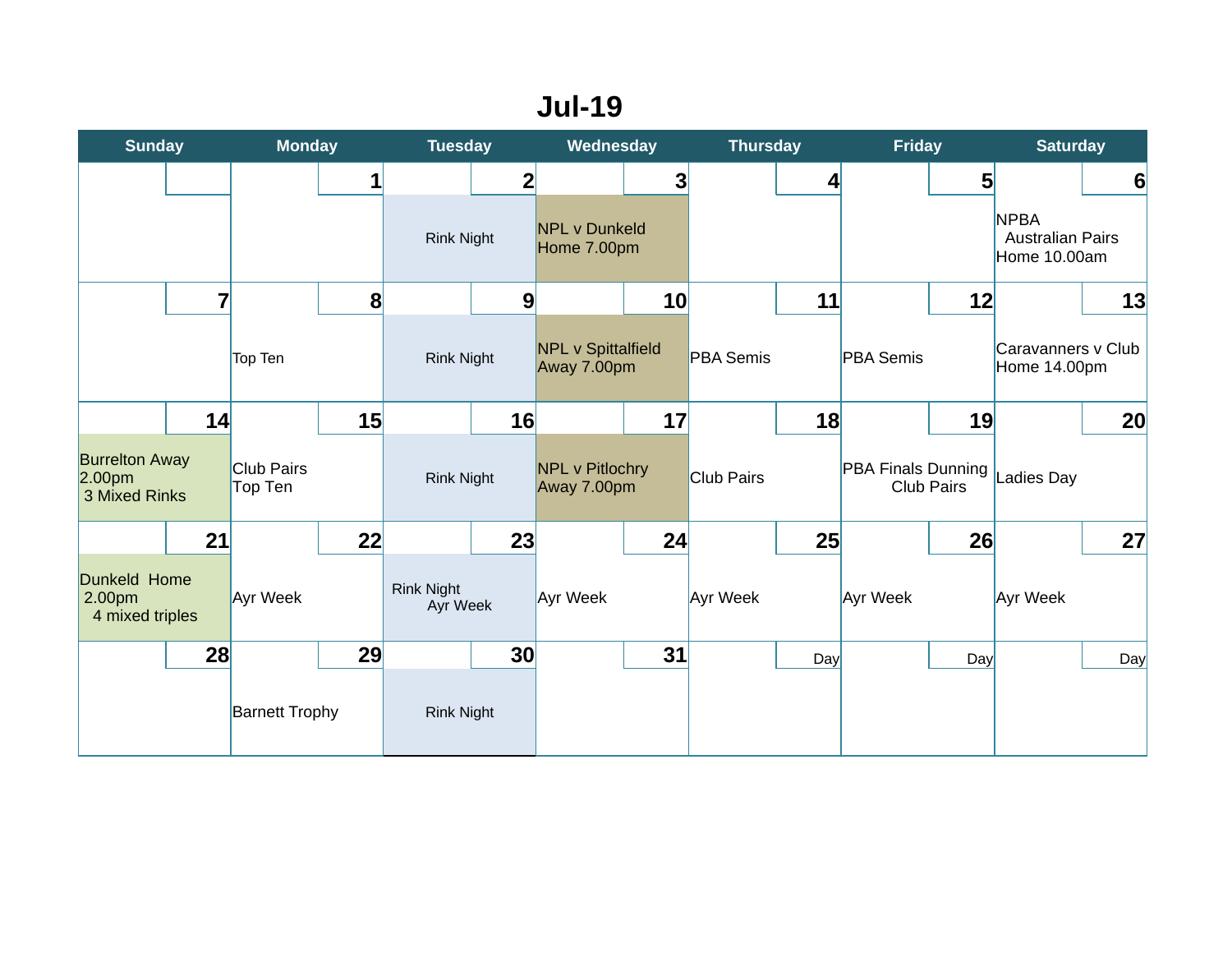## **Aug-19**

| <b>Sunday</b>                                           |                  |                    | <b>Monday</b> |                                         | <b>Tuesday</b>  |                                                                       | Wednesday      |                                                              | <b>Thursday</b> |                                                                              | <b>Friday</b>    |                                                  | <b>Saturday</b> |  |
|---------------------------------------------------------|------------------|--------------------|---------------|-----------------------------------------|-----------------|-----------------------------------------------------------------------|----------------|--------------------------------------------------------------|-----------------|------------------------------------------------------------------------------|------------------|--------------------------------------------------|-----------------|--|
|                                                         |                  |                    |               |                                         |                 |                                                                       |                |                                                              | $\mathbf{1}$    |                                                                              | $\overline{2}$   |                                                  | 3               |  |
|                                                         |                  |                    |               |                                         |                 |                                                                       |                | <b>Barnett Trophy</b><br><b>SALCS Ladies</b><br>@ St Ninians |                 | <b>Barnett Trophy</b>                                                        |                  |                                                  |                 |  |
|                                                         | $\boldsymbol{A}$ |                    | 5             |                                         | 6               |                                                                       | $\overline{7}$ |                                                              | 8               |                                                                              | $\boldsymbol{9}$ |                                                  | 10              |  |
| <b>Blairgowrie Away</b><br>2.00pm<br>4 mixed<br>triples |                  |                    |               | <b>Rink Night</b>                       |                 | NPL SNR 2.00pm<br>Home v Blair Atholl                                 |                |                                                              |                 |                                                                              |                  | <b>NPBA Triples</b><br>@ Spittalfield<br>10.00am |                 |  |
|                                                         | 11               |                    | 12            |                                         | 13              |                                                                       | 14             |                                                              | 15              |                                                                              | 16               |                                                  | 17              |  |
|                                                         |                  |                    |               | <b>Rink Night</b>                       |                 | NPL SNR 2.00pm<br>Away @ Blair Atholl<br>v Pitlochry                  |                |                                                              |                 | <b>Gents Night Home</b><br>7.00pm<br><b>SALCS Gents</b><br><b>St Andrews</b> | $\circledcirc$   |                                                  |                 |  |
|                                                         | 18               |                    | 19            |                                         | 20 <sub>l</sub> |                                                                       | 21             |                                                              | 22              |                                                                              | 23               |                                                  | 24              |  |
| Newport Home<br>2.30 <sub>pm</sub><br>4 mixed<br>rinks  |                  |                    |               | <b>Rink Night</b>                       |                 | NPL SNR 2.00pm<br>Away @ Dunkeld<br>v Grandtully                      |                |                                                              |                 |                                                                              |                  |                                                  |                 |  |
|                                                         | 25               |                    | 26            |                                         | 27              |                                                                       | 28             |                                                              | 29              |                                                                              | 30               |                                                  | 31              |  |
| Stewart Triples                                         |                  | <b>Finals Week</b> |               | <b>Rink Night</b><br><b>Finals Week</b> |                 | NPL SNR 2.00pm<br>Away @ Pitlochry<br>v Dunkeld<br><b>Finals Week</b> |                | <b>Finals Week</b>                                           |                 | <b>Finals Week</b>                                                           |                  | Taylor Top Team<br>10.00am                       |                 |  |